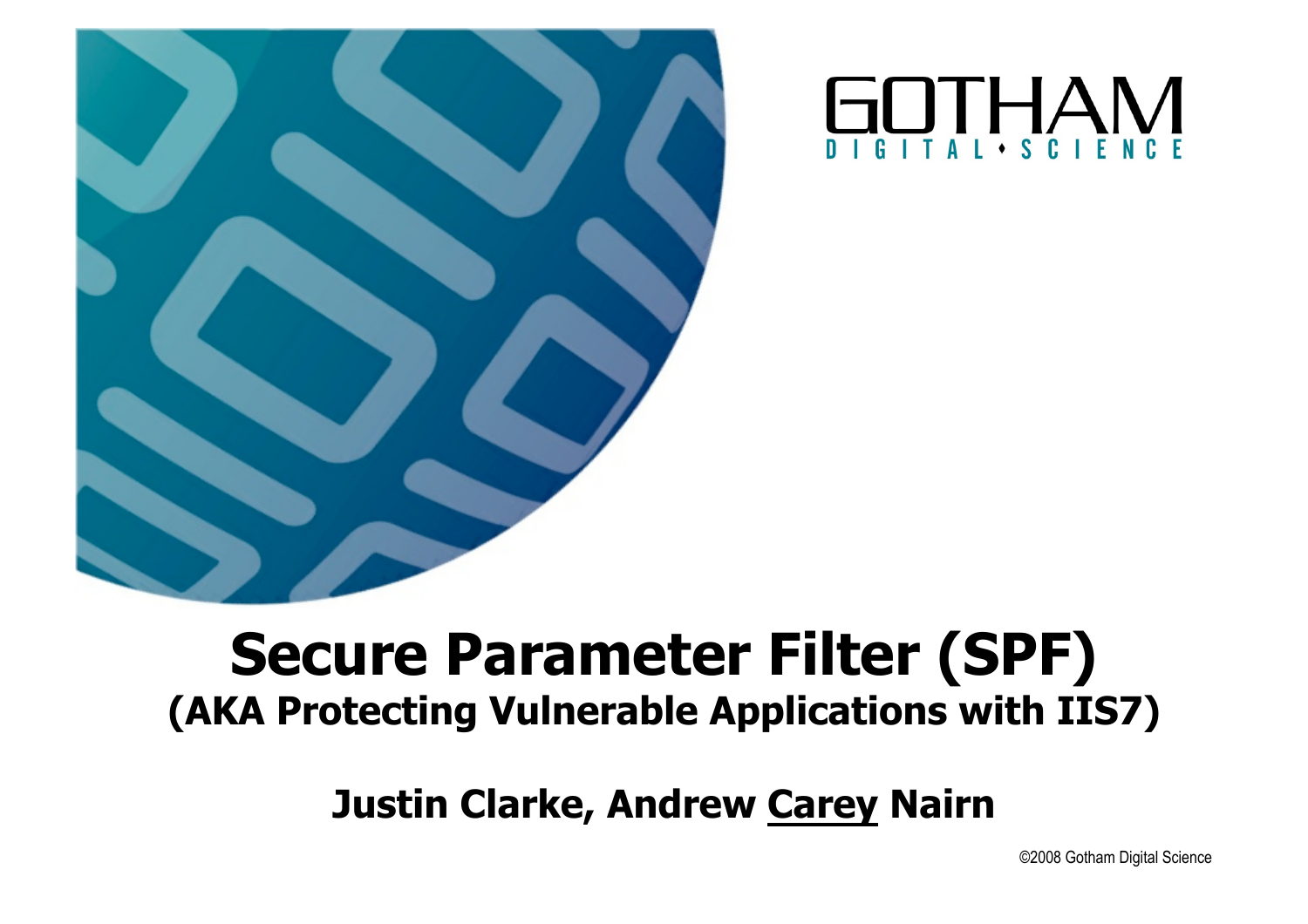

- The same old code-level problems
	- Input Validation, Parameter Manipulation, Authorization Bypass, Privilege Escalation, Reliance on Browser Security, etc, etc, etc…
- Can we EVER prevent these?
	- Developer Training? There are always "mistakes"
	- Negative Security Model? Almost always can bypass
	- Positive Security Model? Very difficult to implement

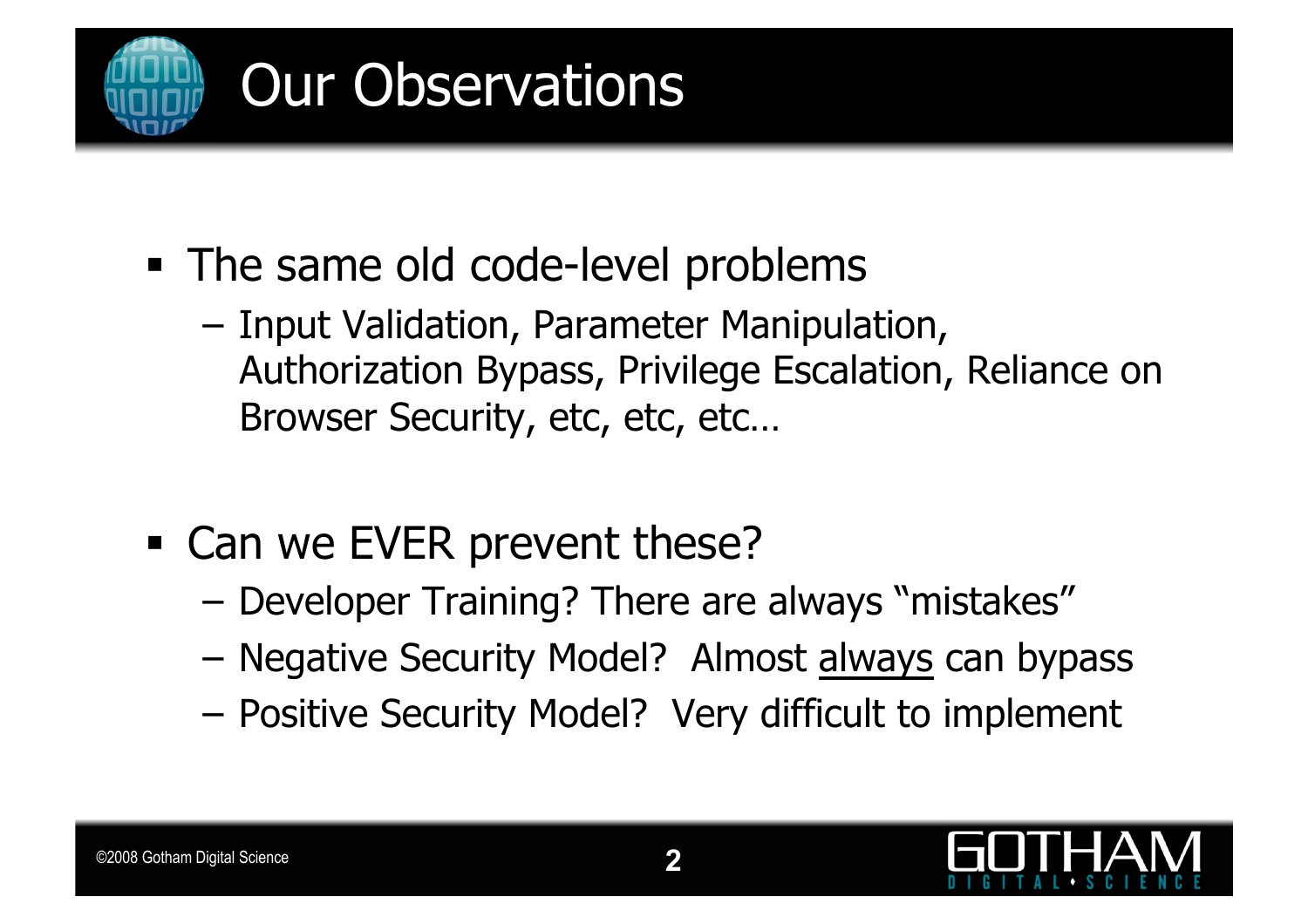

## What should we do?

- **Root Cause Analysis:** 
	- **Problem:** The application allowed the user to do something they shouldn't have been able to do
	- **Solution:** Only allow the user do what the application expects them to be able to do
- $\blacksquare$  How???
	- Look at what the application presents to the user
	- If an option is not presented, don't let them use it
	- If we don't ask the user for it, don't accept it!

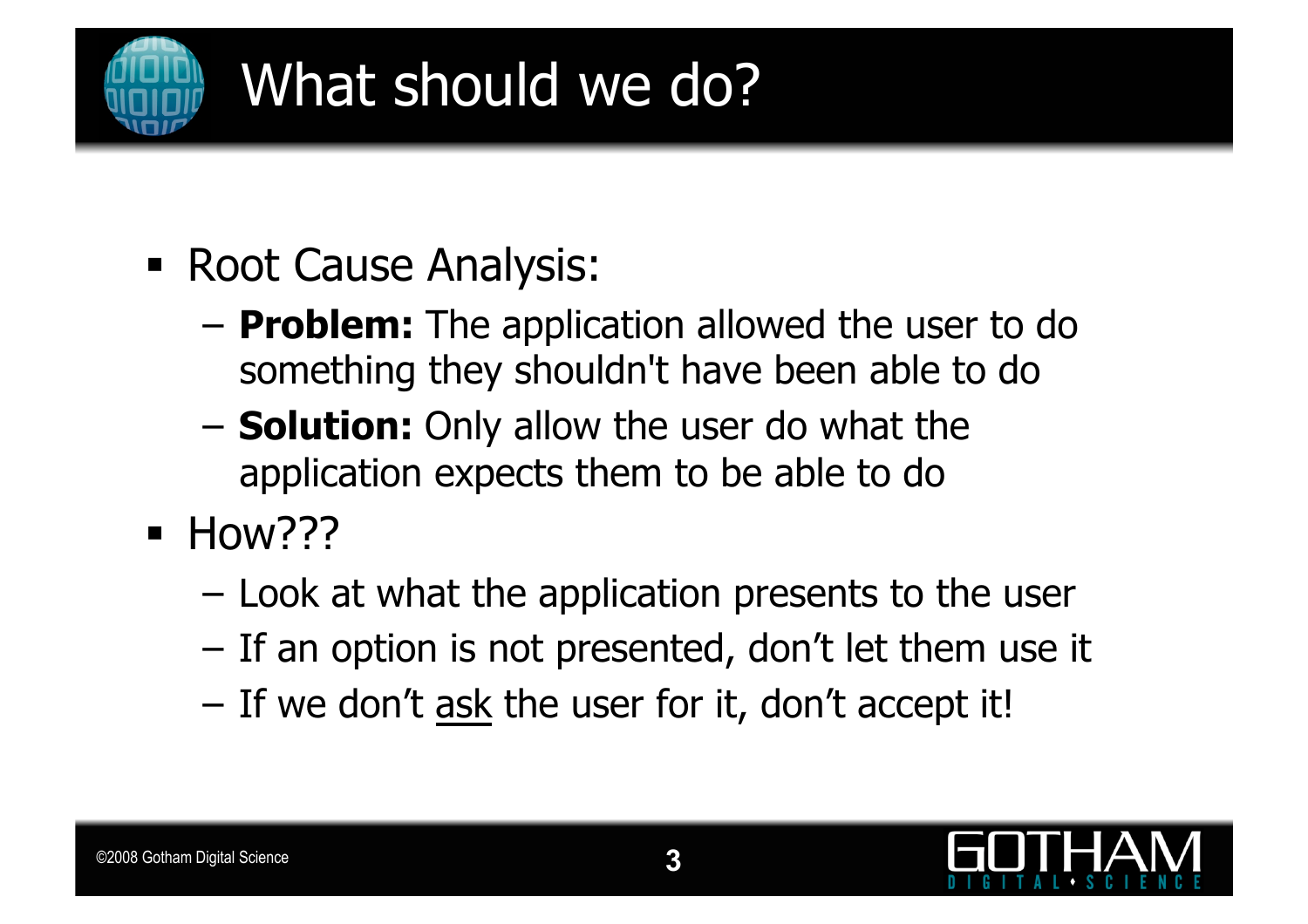

# Secure Parameter Filter (SPF)

- **What is SPF?** 
	- Embedded application "Security Filter"
	- Analyses incoming requests and outgoing responses
	- Every URL and input value requires a security token
		- Generated on-the-fly as pages are rendered
		- Exceptions can be defined for certain pages/inputs
	- Deployed at the application level
		- No involvement from server administrator required

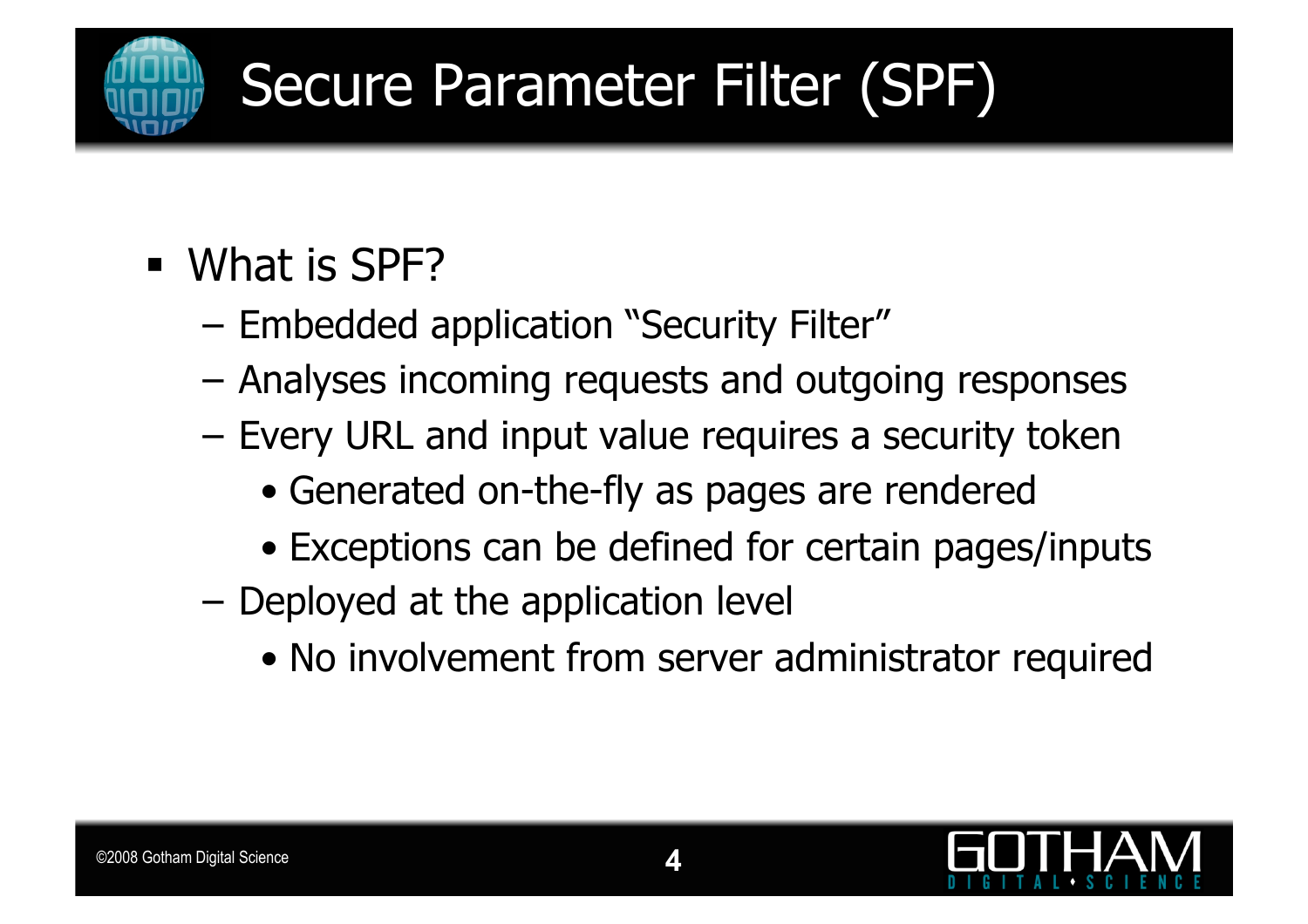

# Secure Parameter Filter (SPF)

Designed to protect against:

# – **Input Tampering & Injection**

Query String, Cookies, Form Inputs

#### – **URI Tampering**

Forced Browsing

– **Forgery, Hijacking / Cross-Site Attacks**  Session-Based Tokenization

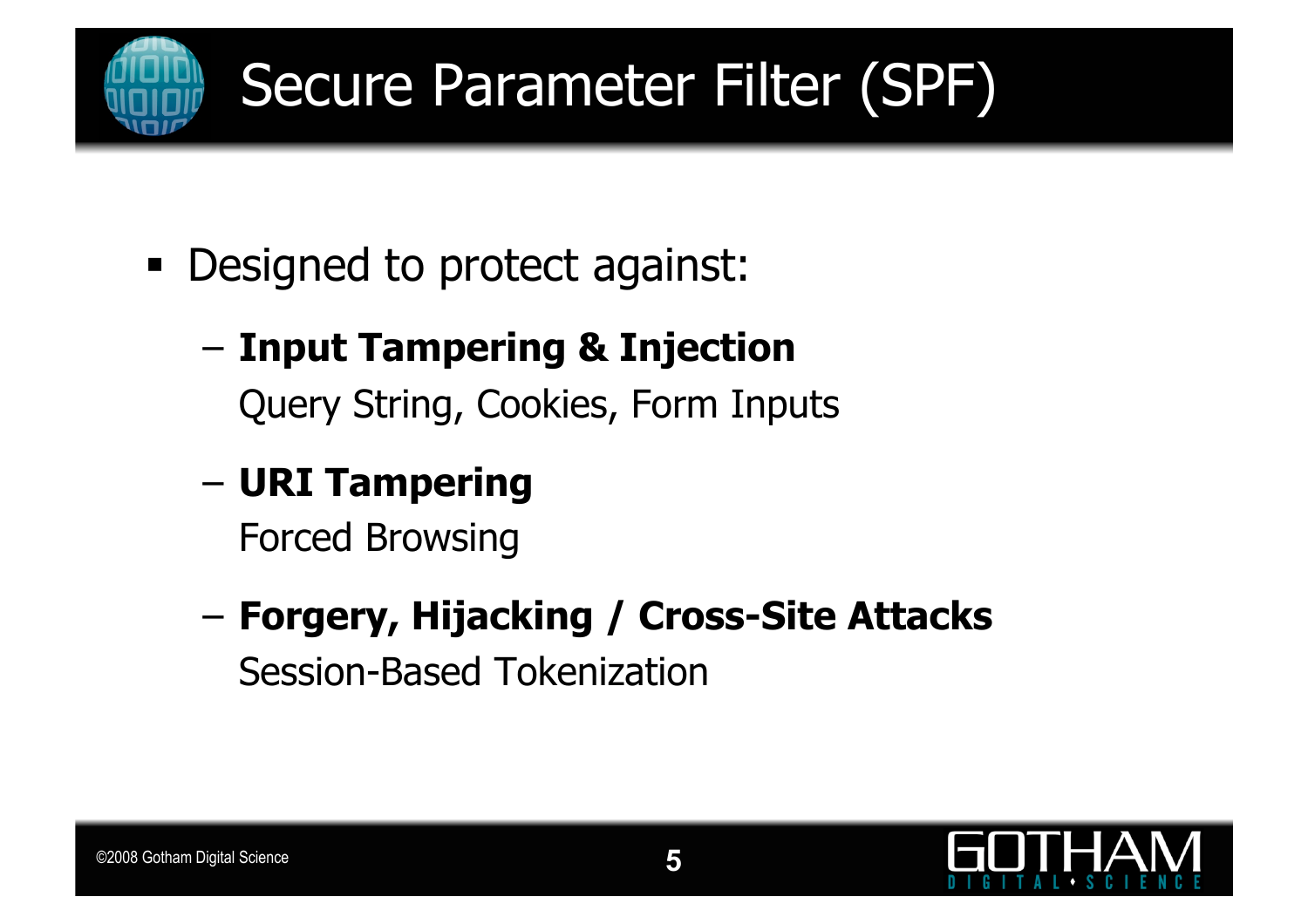

- **Output Filter** 
	- Analyzes HTTP output to determine what is presented
	- Only URLs and inputs presented to the user are permitted on subsequent requests
		- Append Cryptographic Token on each URL
			- **Link HREF, Form ACTION, Script & Frame SRC**
		- **Example Tensor Insert unique GUID on each form and record form** input profile (name, type, disabled/read-only)
		- Encrypt eligible embedded Form input values
			- **ASP.NET Machine Key**

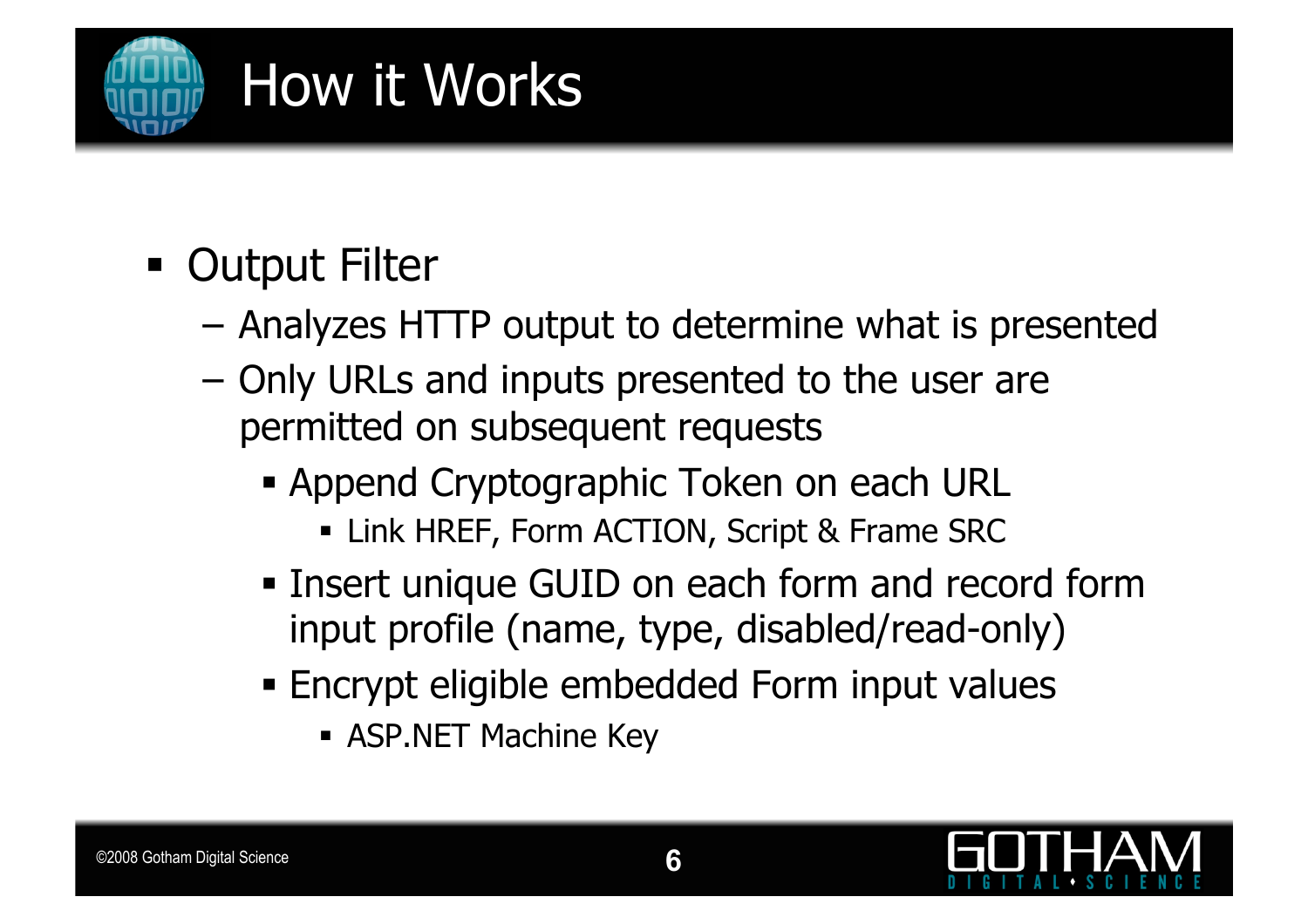

- **Example 1 Input Filter** 
	- Analyzes HTTP request to ensure it is for only authorized URLs and inputs
	- By default, only pre-determined "entry points" are permitted without a proper request token
	- Inspect free-form text inputs against specified regular expressions (optional)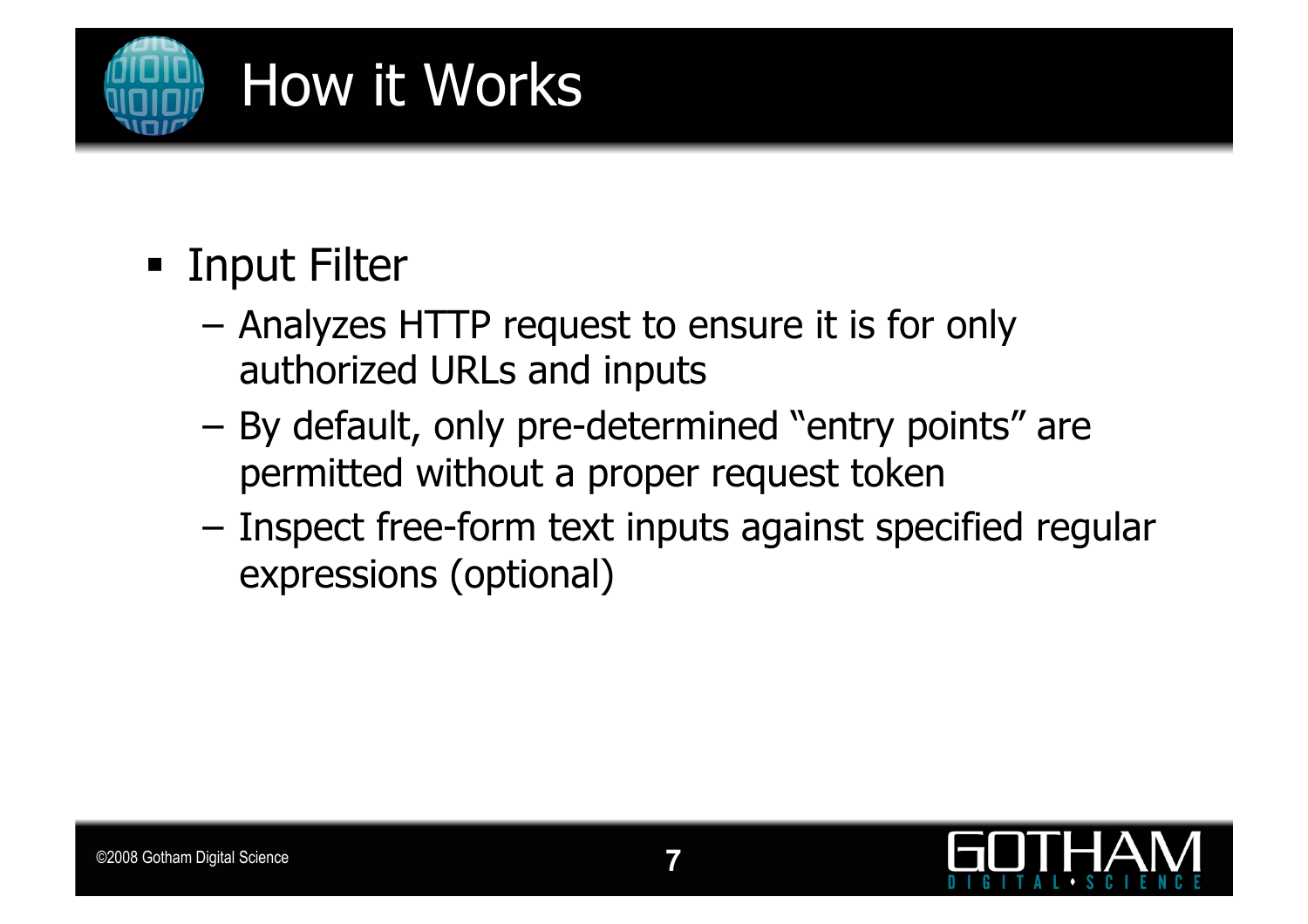



| <b>APPLICATION</b> | <b>IIS WEB/APP</b> | <b>INTERNAL WEB/APP</b>  |
|--------------------|--------------------|--------------------------|
| <b>USERS</b>       | <b>SERVER</b>      | <b>SERVER PROCESSING</b> |

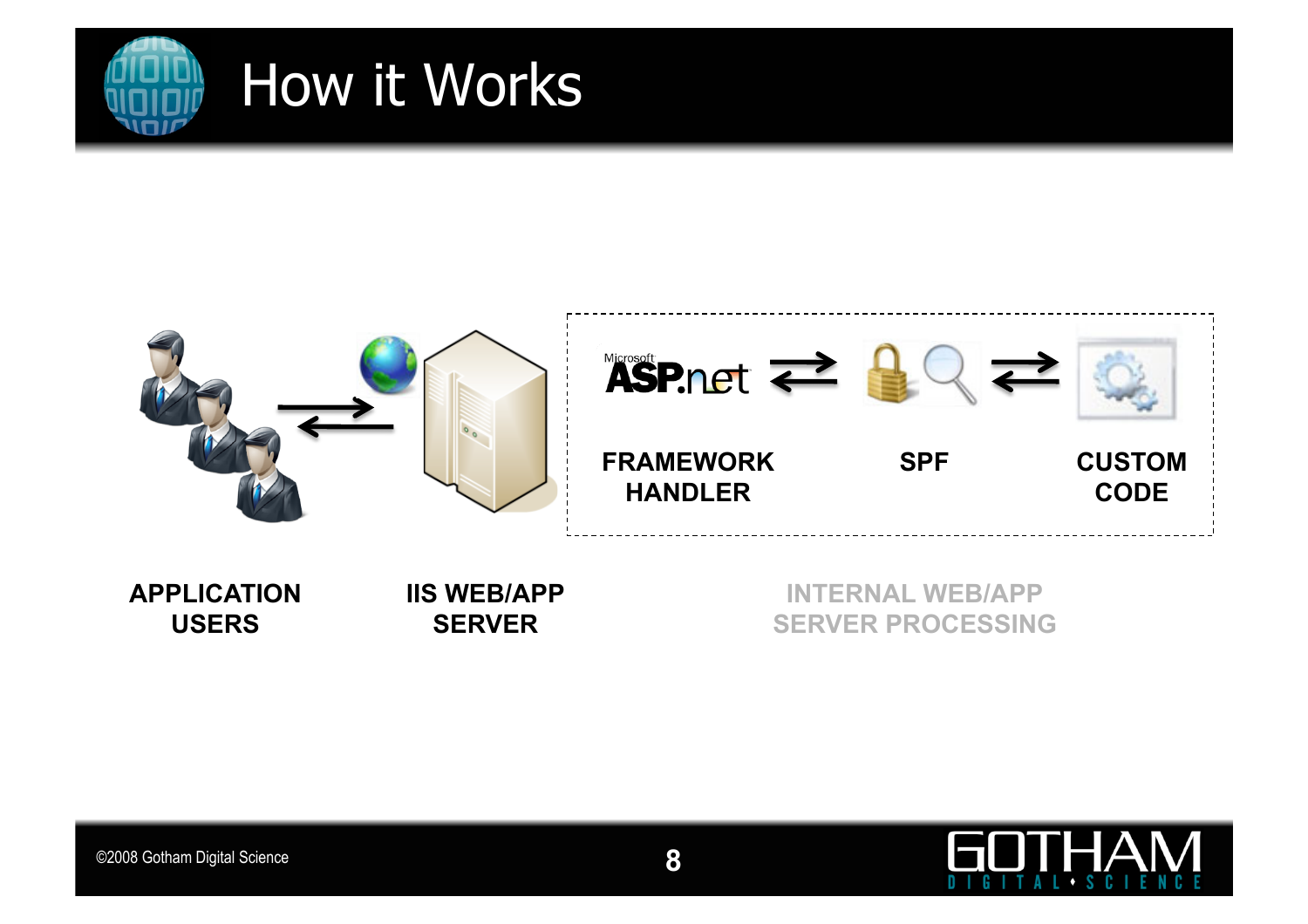

# Applied Cryptography in SPF

- **Encrypted Inputs** 
	- 16 Random Bytes Pre-Pended to Each Value
		- **Produces Unique Cipher Text (similar to IV)**
	- Uses ASP.NET Machine Key to Encrypt
	- Appends Time Stamp & SHA1 HMAC
		- Cipher Text
		- **Time Stamp**
		- **Source IP Address**
		- Source Guid (SPF Cookie)

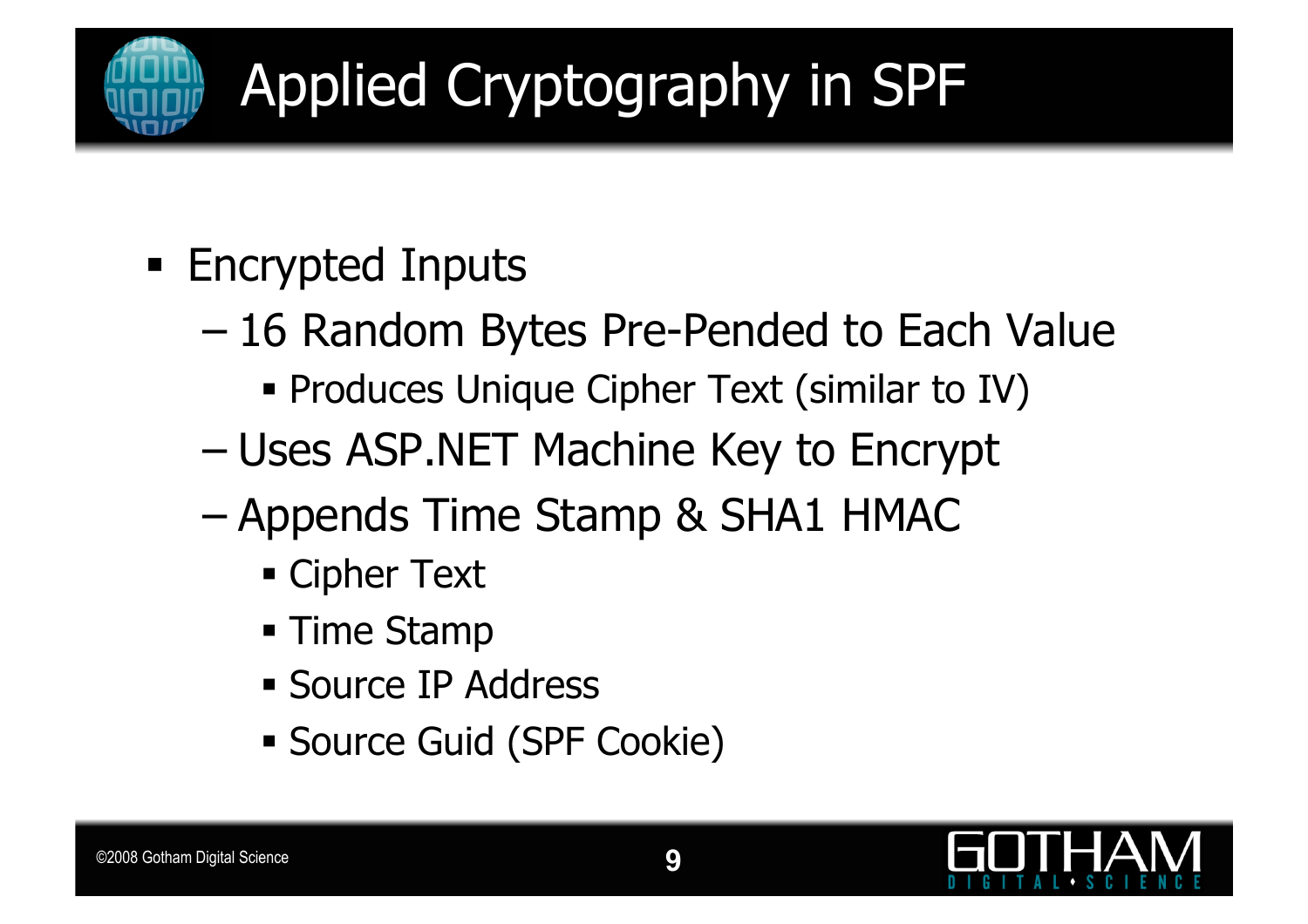

# Applied Cryptography in SPF

- **Tokenized Elements** 
	- Appends Time Stamp & SHA1 HMAC
		- Plain-Text (URL, Query String)
		- **Time Stamp**
		- **Source IP Address**
		- Source Guid (SPF Cookie)
		- **HMAC Key derived from ASP.NET Machine Key**

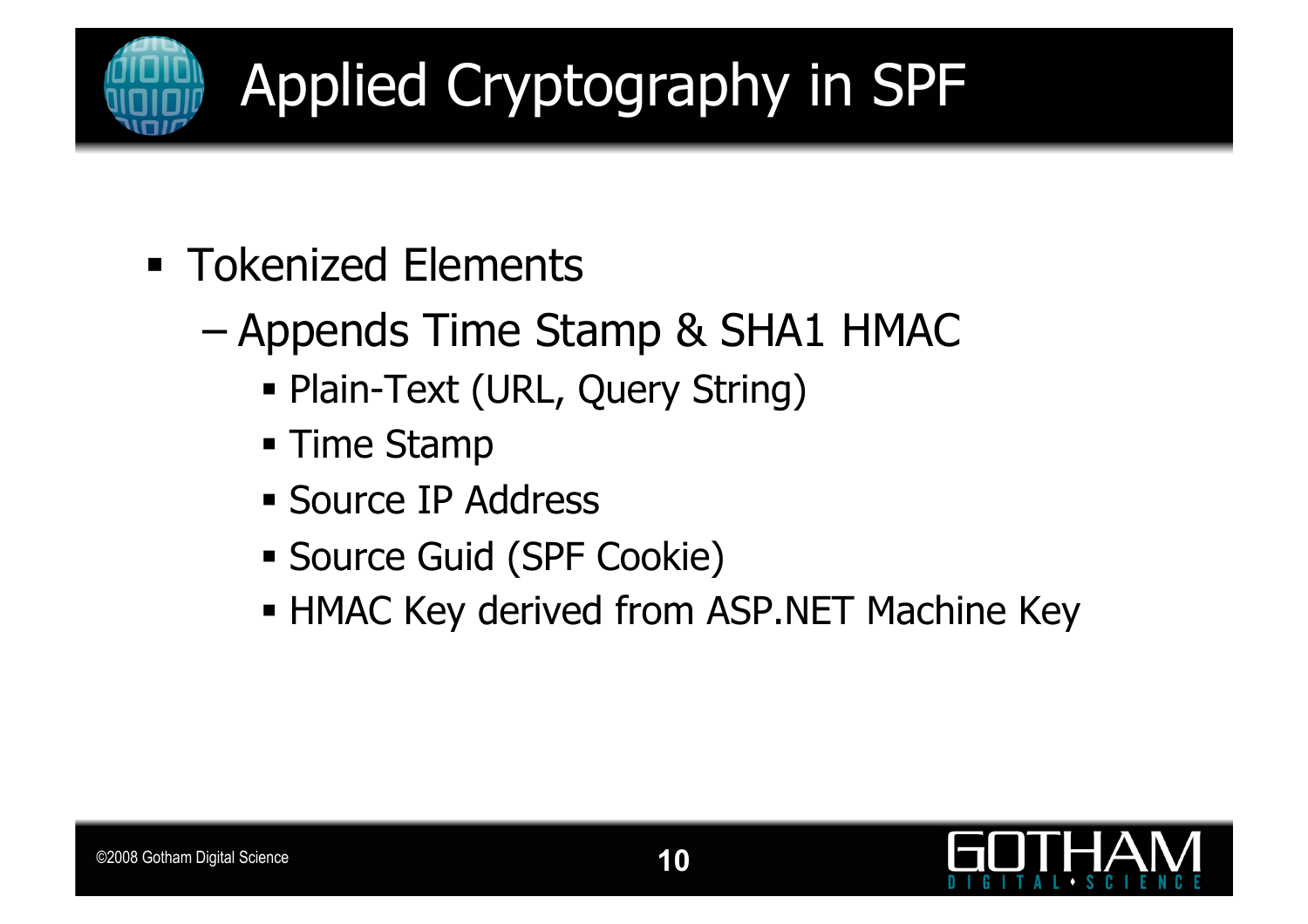

## Configuration Requirements

- Default Protection Settings (Required)
	- Protection Scope (URI, QueryString, Forms, Cookies)
	- Main Application Entry Point (URL)
- **Exceptions to Default Settings (Optional)** 
	- Global Exceptions (Form Inputs, Cookies)
	- URI Exceptions (URI, Query String, Form Inputs)

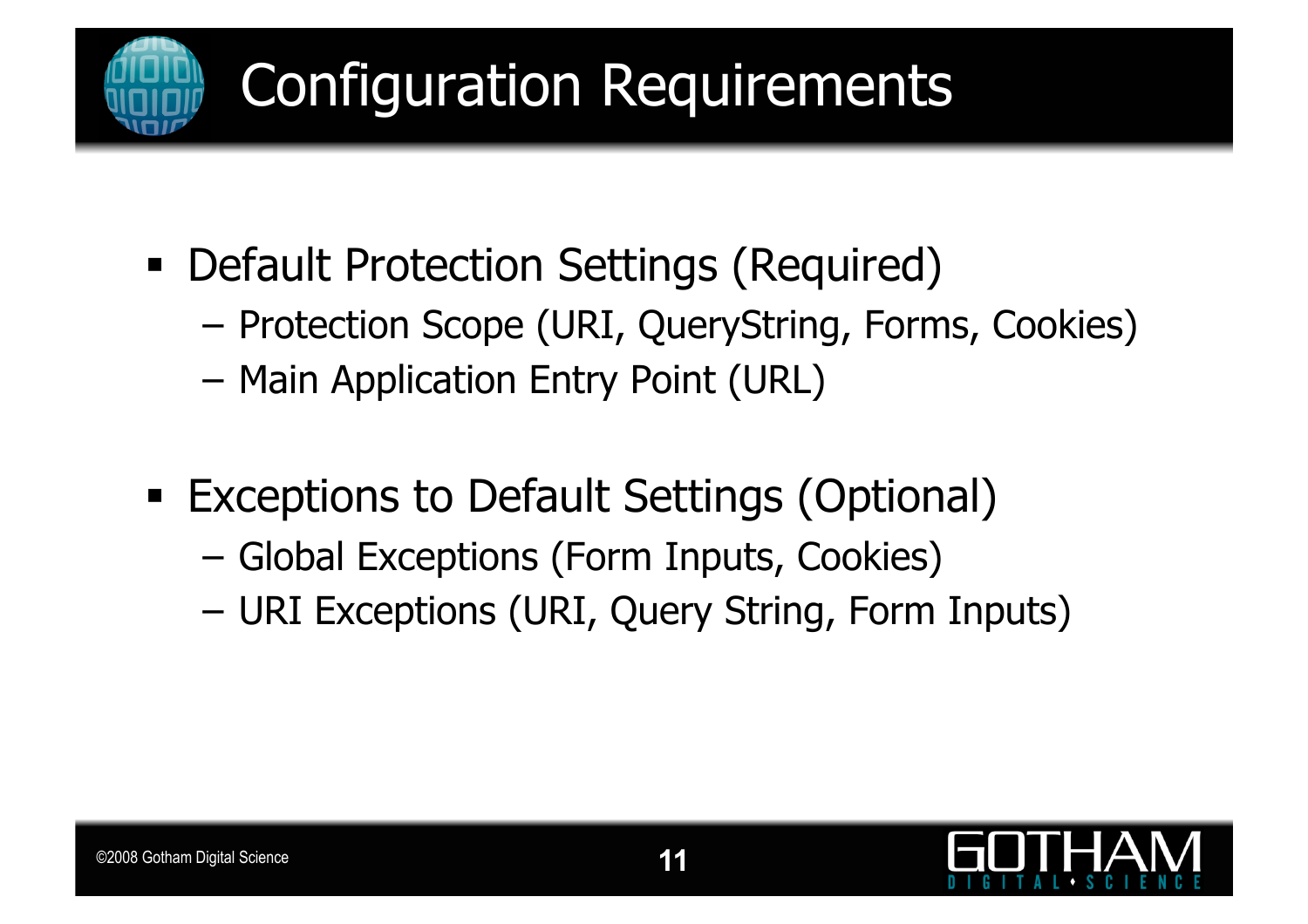

- Automatic Run-time Configuration Updates
	- Ineligible inputs are automatically granted exceptions
		- **INPUT TYPE=TEXT, TEXAREA, etc**
- **"** "Black List" Regular Expression Filter
	- Used to optionally block malicious input strings
- **Two Modes of Operation** 
	- Passive: Silent logging of all failed requests
	- Active: Failed requests are rejected

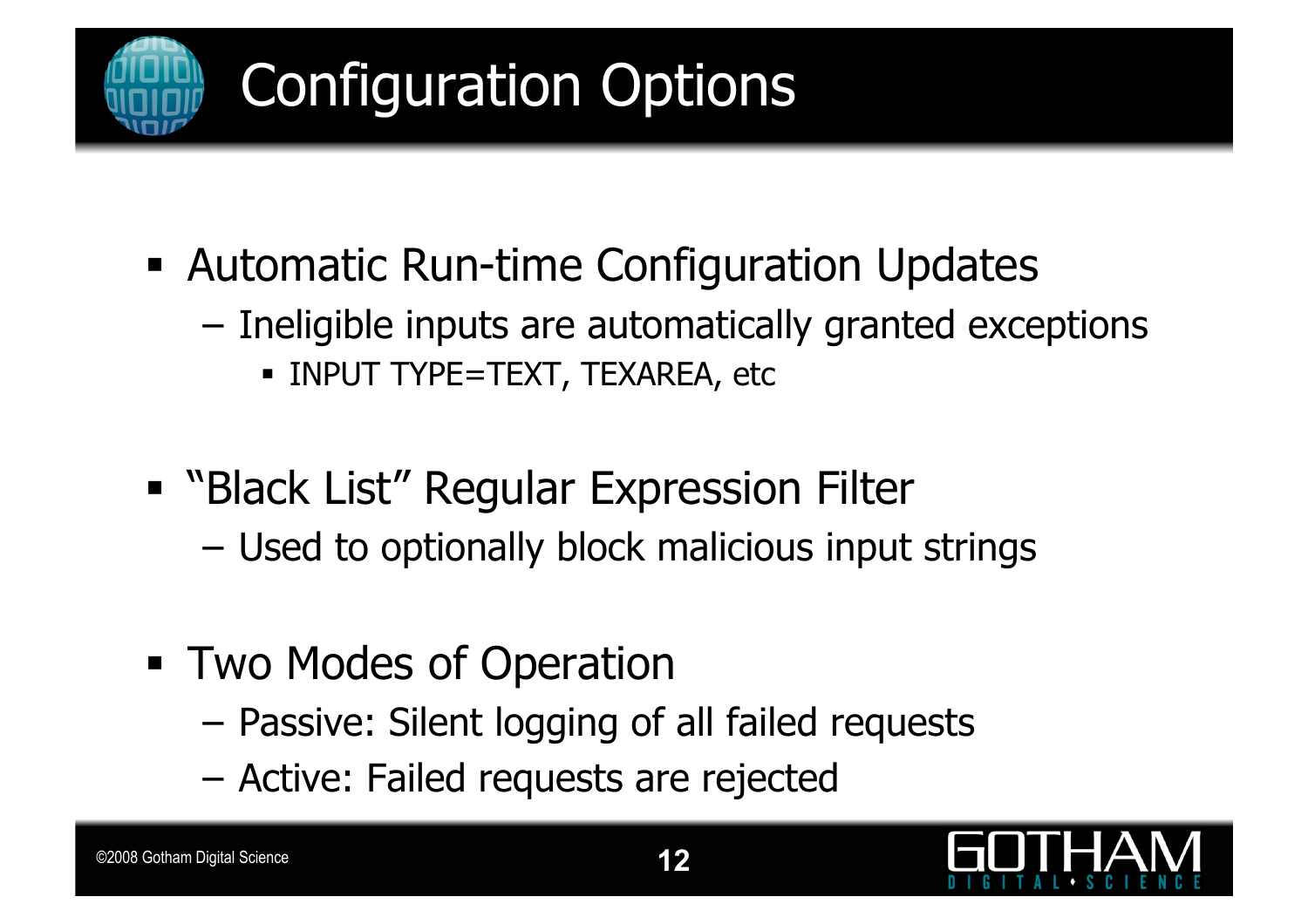

# Supported Content Types

- **HTML Analyzer** 
	- Uses HTML Agility Pack
- JavaScript Analyzer
	- Custom functions with arguments that include URLs and request parameters
		- \_\_doPostBack(eventTarget, eventArgument)
	- Native properties that contain URLs
		- **location.href, window.location, etc**

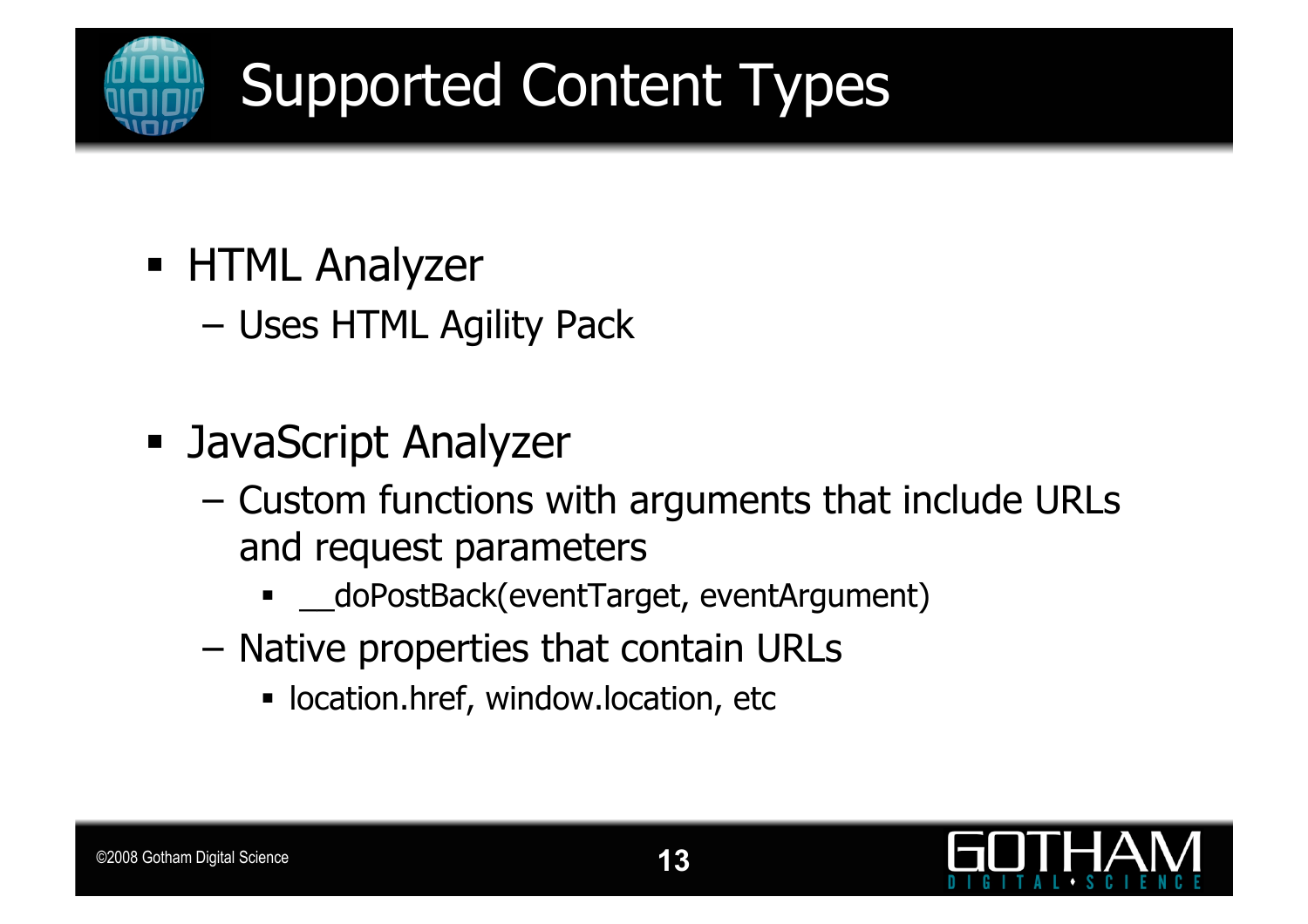

#### SPF Reverse Proxy Test Cases

- IIS7 Reverse Proxy allows SPF to protect any web application
	- Used to perform testing against several applications
	- Can be leveraged to determine compatibility with SPF

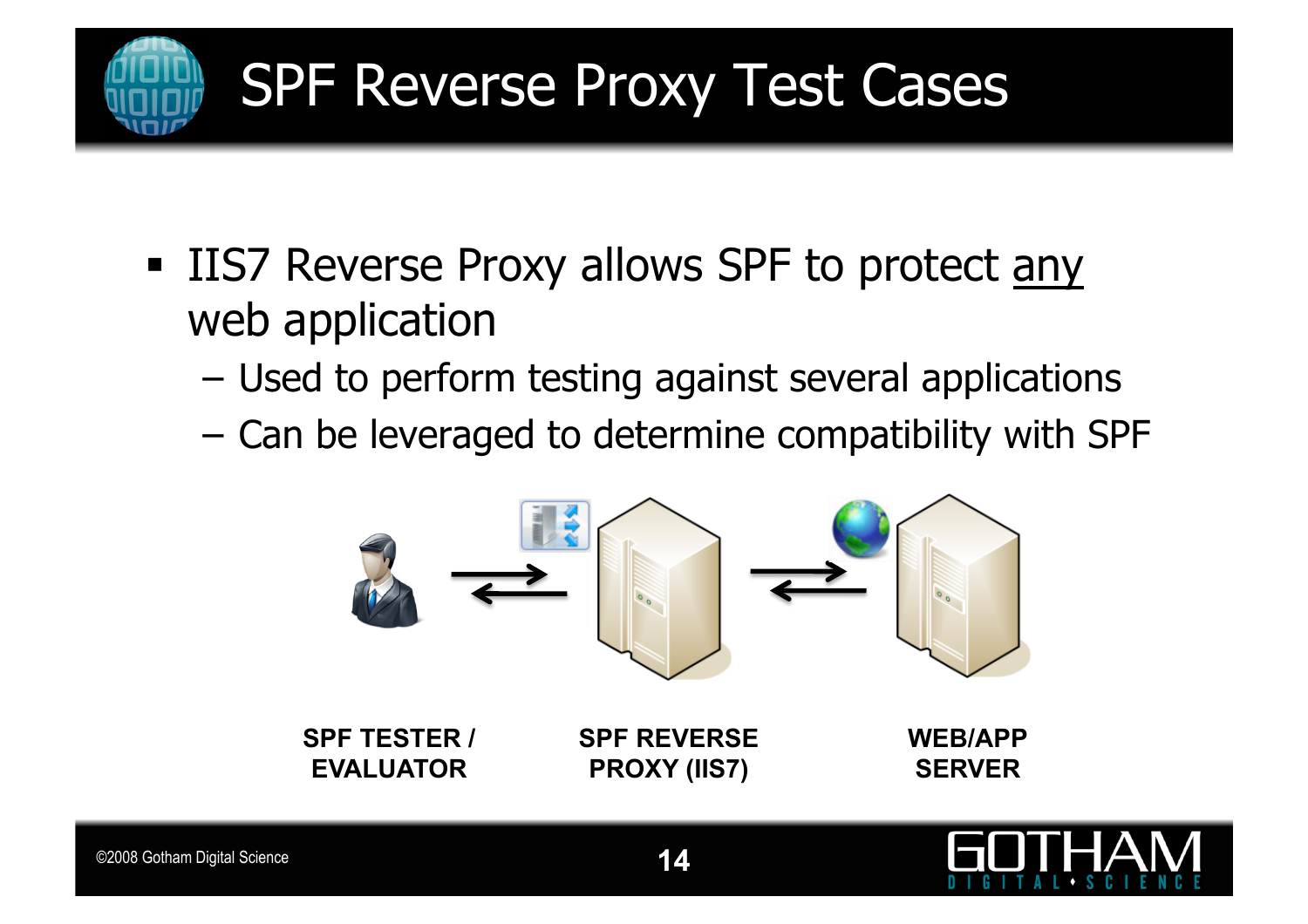

# DEMO



**15** ©2008 Gotham Digital Science